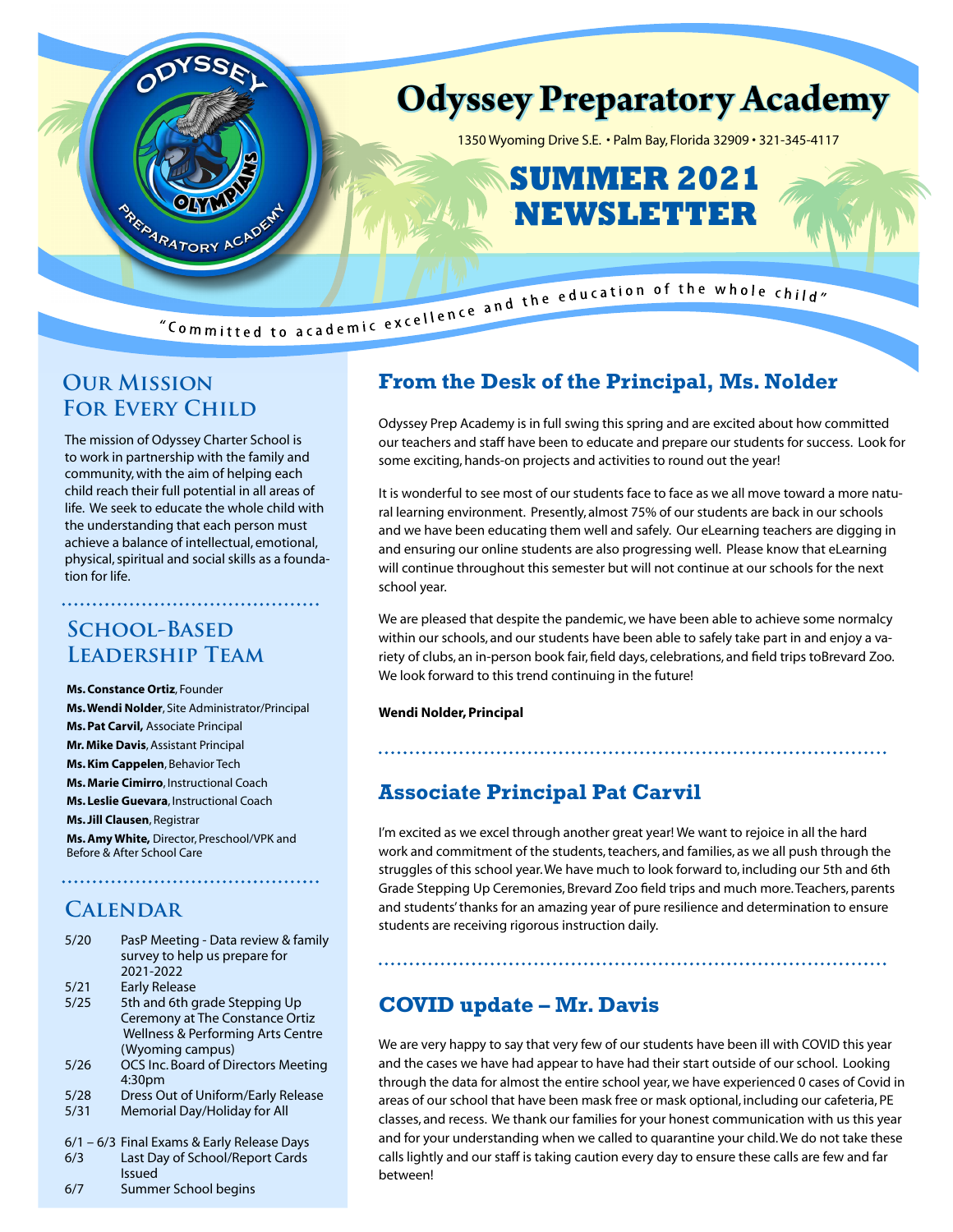# **Discipline Notes – Mr. Davis**

With the end of the school year coming, our OPA team would like to say thank you for your support this year. This has been a great year, and your encouragement, patience, and flexibility has been invaluable. As we near the end of this year, please keep these few things in mind:

 $\cdot$  The behavior interventions administered to students will continue to be supportive but will be more focused on deterring non-school behaviors and parents will be notified if this occurs.

Students are to be in dress code uniforms every day, except for dress down days.

· Due to the fact that we are at the last quarter of the year, students are expected to understand and adhere to classroom and school-wide behavioral expectations.

· We will offer appropriate consequences followed by constructive conversations/counseling as needed.

Again, thank you for being awesome olive branches from our school to your homes and we look forward to a strong finish of this school year.

**Coaches Corner**

### **Summer Reading**

Summer Reading books and choice boards are here! We will begin distributing books to our eLearning students as they come into the building to take their FSA. For our Brick and Mortar students, we will distribute books the week of May 24th. Students will be required to read their books independently or with a family member then complete THREE activities from the choice board. When school starts, please bring in your completed activities for extra credit as well as a chance to share with your teacher and class!

Reflex and i-Ready accounts will be active until July 15th. Please encourage your child to sign on daily and utilize the lessons.

### **Summer School**

Summer School will begin on June 8th and run through June 30th, Monday-Thursday. Students may arrive at 8:30 for breakfast. Class will begin at 8:45 and end at 11:45. Summer school will be held at the Eldron campus. This campus is also a sponsored community lunch site, you are more than welcome to come sign in and have lunch with your child at 12:00. Bus transportation will be provided for those outside of the 2-mile zone. If interested, please notify your teacher.

## **STEAM and Science Update**

At OPA, the STEM Lab is an integral part of Science Education for all grade levels. Kindergarten through 6thgraders work through handson learning experiences with a natural inquiry process in order to understand scientific concepts and problem solving. Some notable Science programs include: Science Fair, Outreach programs, Garden Education, Environmental Club and Little Bits.



## **Counseling Corner**

As we approach the end of our school year for Odyssey Preparatory Academy, our students will soon be heading into their summer break. At that time, it will be essential to encourage the emotional wellbeing of your children as it is just as important as their physical health, and overall wellbeing in general. Maintaining good mental health allows children and young individuals to develop the resilience to cope with any kinds of challenges that they may encounter in life. Sustaining good mental health also permits young individuals to grow into mature, healthy adults. Below are a few tips that will be helpful towards maintaining good mental health for children:

· To ensure that you promote children's mental health during the summer you can try a few things such as having open dialogue, and modeling positive sharing regarding emotions and challenges.

· It is ok to ask your children questions even when things appear to be well at times.

- · Focus on building positive relationships.
- · Also, be mindful of your tones as your approach towards your children should be calm and neutral.
- · Displaying a calm, safe and positive approach will influence your children to open up more to you and feel secure.

· Stay focused and always be your best! Be safe, and have a wonderful summer!

**Required Final Registration**

Odyssey families, please mark your calendars for final registration, which will be held on July 15th from 10:00 AM to 7:00 PM and is required for ALL Odyssey families. This includes new students to our school as well as returning OPA students. Without completion of the final registration documents, we will not be able to finalize your child's enrollment at our school for the 2021-2022 school year.

If you are not able to attend the event on July 15th, we welcome you to complete registration paperwork in the office (Monday through Friday) between the hours of 8:00AM and 3:00PM, from July 6th to July 15th.

# **FSA Update**

#### **Odyssey Prep's Florida Standards Assessment (FSA) update:**

Our teachers and staff have worked very hard this year to ensure our students are ready and will be relaxed for the FSA assessment. We understand any test can be scary, so please know that we worked hard to ensure your children understood the strategies to use so they would feel confident going into these tests.

Keep in mind, we will be testing eLearning students on different days than we test our brick & mortar students. eLearning students all received their actual dates for each assessment weeks ago and your teachers will send you reminders prior to the dates.

## **eLearning**

Thank you to the parents, teachers, and family members for their dedication to ensure that eLearning was a success. As we come to the end of the school year, we are coming up with a plan to ensure all technology is safely returned to the school. If you borrowed a laptop or hotspot from the school, we will be scheduling a couple of days for families to return them during the week of June 1st. Stay tuned for specific days and times. Please be advised that eLearning will not be continued into the new school year.